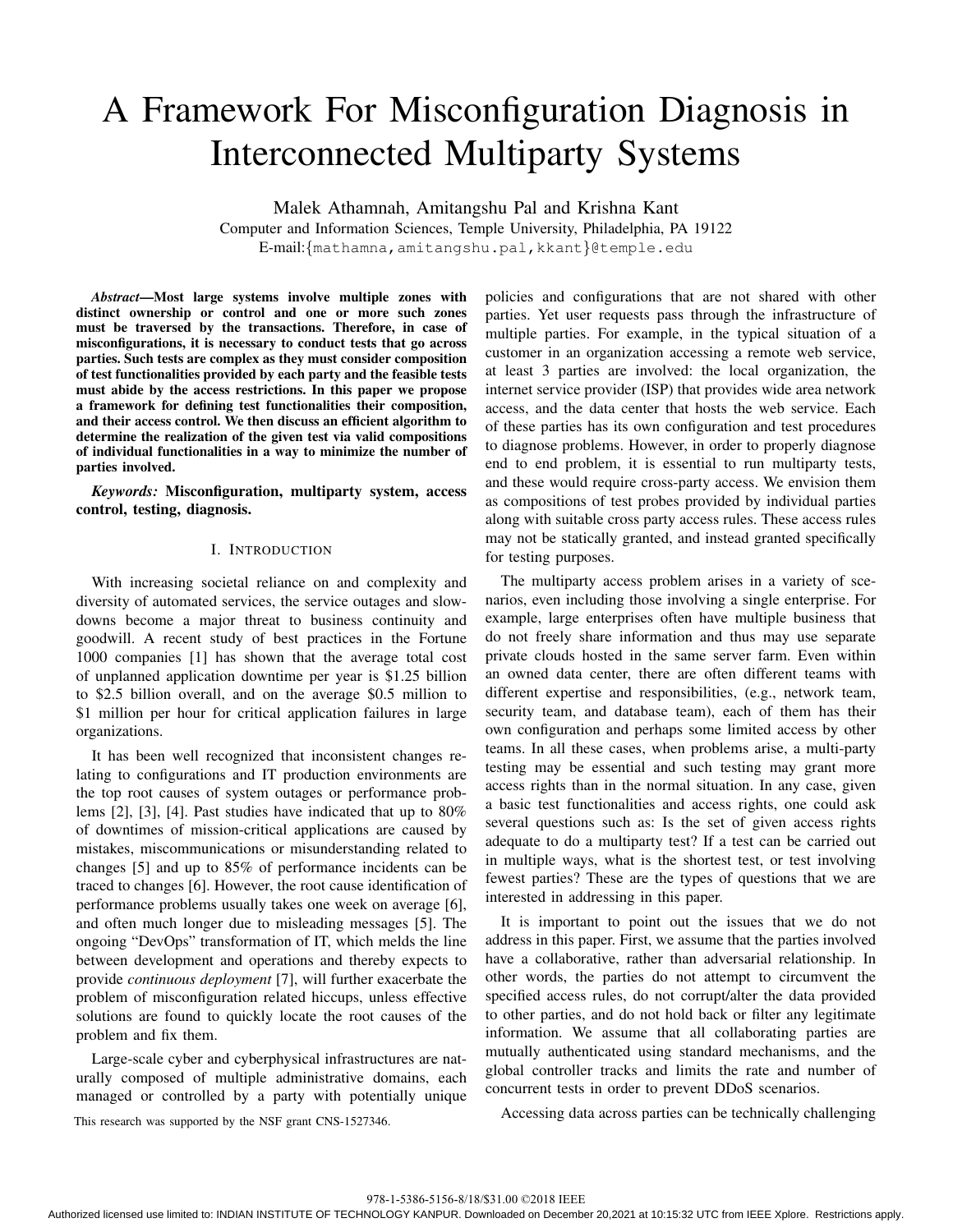

Fig. 1: Typical Email Flow

due to varying format and semantics of the data used by them, but these are not the focus of this work. Thus we proceed with the simple assumption that each party creates a "stub" for its data for uniform access by others.

Building a comprehensive misconfiguration diagnosis infrastructure involves many significant research, design, and implementation challenges. These include (a) exploring constraints to be exploited by the probes for diagnosis, (b) defining and handling access control across parties, (c) test design and selection, and overall testing infrastructure design, implementation, and evaluation. We note that this paper is not concerned with the design of the probes provided by various parties or the design of suitable tests to uncover a specific issue. Instead our focus is on whether the given test can be implemented using the given probes, and if so, how it can be implemented most efficiently.

The outline of the paper is as follows. Section II provides an example of a common multiparty system, namely the email system. Section III discusses various issues in building multiparty tests from individual probes provided by the parties. Section IV defines the problem of test selection formally and proposes a solution. Section V then shows sample performance evaluation. Related works are discussed in section VI. Finally, section VII concludes the discussion.

# II. AN EXAMPLE OF MULTIPARTY SERVICE

In this section we discuss in some depth the configuration of Internet email, the inherent involvement of multiple parties, and how multiparty testing would be needed to diagnose the misconfiguration.

Fig. 1 shows the typical flow for email involving the email filtering appliance (EA). The E-mail server resolves the E-mail domain name to the public IP address of the domain using the DNS service. It then sends the E-mail using SMTP (Simple Mail Transfer Protocol) to the corresponding IP address. The email is intercepted by the enterprise firewall (FW), which translates the public IP address of EA to its (private) DMZ



Fig. 2: Email Configurations

IP address and forwards traffic to the EA. The EA then does a DNS query on the sender domain name, compares the IP address of the sender to its own SensorBase database and determines the reputation score of the sender. It rejects the E-mail if it falls within a pre-configured reputation score, and sends a failure email back to the sender. The receiver then retrieves the email at its convenience.

The key resources here are obviously DNS, FW, EA, and Mail Server (MS). The DNS can be probed directly, but others generally do not provide any direct interface for querying. Thus, it is necessary to design and install Resource Probing Module (RPM) on others. With that, and assuming that FW, EA and MS are owned by the same party, it is adequate to have a single Mirror for this email system. Unfortunately, the email setups are rarely this simple, as illustrated in Fig. 2, which shows 3 popular configuration methods and highlights the need for multi-party coordination.

In Fig. 2,  $e_i$ 's denote different enterprises, and  $c_i$ 's denote different cloud or service providers. Enterprise  $e_1$  delegates email filtering to a third party  $c_1$ , a Managed Security Services (MSS) provider. In this case, any incoming email to  $e_1$  is delivered through cloud  $c_1$ . Note that the outbound mail from  $e_1$  is configured to be sent directly as shown by arrows to  $e_2$ and  $c_3$ . (Not showing all arrows to avoid clutter.) In contrast,  $e_2$  and  $e_4$  configure their email service locally for direct sends/receives to/from other entities. Finally,  $e_3$  uses a cloud SaaS service for email; i.e., both sends and receives happen through the provider  $c_3$ . This means that no email server talks with  $e_3$  directly and is instead forced to go through  $c_3$ . In all cases, the enterprises use a public DNS service hosted by the service provider  $c_2$ .

In order to diagnose email problems in such an environment, each party will need to setup a number of probes relating to various problems in its sphere of control. Some common email issues include the following: (a) Spammers could use email servers to relay emails through them, usually by pretending to be the higher distance MX servers for the domain that may be engaged under heavy load or failure of the primary. (b) When an email DNS server has an "A" record for the sender but not the reverse record, the recipient email server may force all emails into the junk/spam folder or reject them outright. The same happens if the sender erroneously gets on a blacklist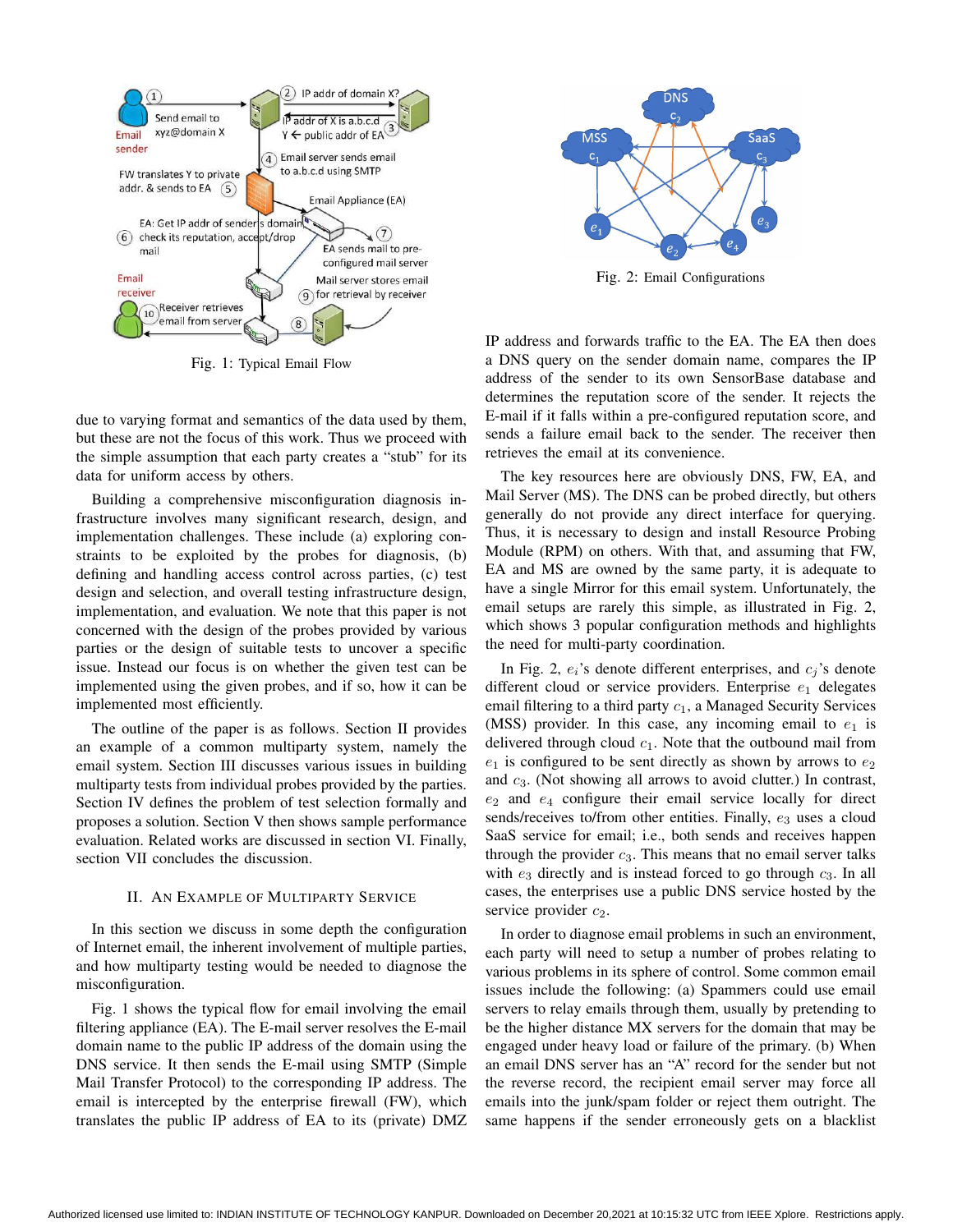

(not uncommon). (c) Email could be disrupted from other misconfigurations such as those in the ISP network or those in the email appliances (EA) discussed above.

# III. DIAGNOSIS IN MULTIPARTY SYSTEMS

Diagnosis of problems in a multi party environment is particularly difficult because the infrastructure owned or accessible by each party is differently configured/managed and other parties have no visibility into or understanding of a party's infrastructure, configuration, or compatibility issues across parties. The multiparty diagnosis problem can be eased by each party providing a set of "probes" with well defined interfaces and cross-party access rights to the probes so that a multiparty test can be constructed out of such probes. Note that several parties may provide the same probing capability; this is quite normal since the available probing capability often depends on the location and vantage point of the party. In fact, a large organization often has multiple physical locations, each with different access capabilities; for example, a branch office may not have the same visibility and probing capability as the main office. For the purposes of this paper, we shall consider such multiple locations as different "parties" with the access rules across our parties reflecting any organizations boundary considerations. In particular, if an organization has access to some probing capabilities, they will likely be available from multiple locations of the organization (which we are considering as different "parties" in our modeling).

The key to such multi-organizational and multi-location testing mechanism is a clear definition of semantics and format of the inputs and outputs of each probe such that they can be meaningfully connected across parties. This involves several issues that we discuss in the following, namely, how to build multiparty tests from party-specific probes, how to define cross-party access rights, and various questions that would interesting to study regarding the testing.

#### *A. Generating Tests from Probes*

Consider parties  $P_i$ , and  $P_j$ , each of which define the probe  $B_i$  and  $B_j$  respectively. Let  $(I_{B_i}, O_{B_i})$  and  $(I_{B_j}, O_{B_j})$ denote the input/output of probes  $B_i$  and  $B_j$  respectively. Now consider a *requesting party*  $P_R$  that constructs a multiparty test (MPT)  $T$  out of these probes and runs it, eventually receiving the results.

The two obvious ways of combining the probes are: (a) **Series**, i.e., run  $B_i$  and use  $O_{B_i}$  to define  $I_{B_j}$ . Then run  $B_j$ and use  $O_{B_j}$  to define the test output  $O_T$  for  $P_R$ , and (b)

**Parallel**, i.e., run  $B_i$  and  $B_j$  concurrently using  $I_{B_i}$ ,  $O_{B_i}$  and use a some composition  $O_{B_i}, O_{B_j}$  to generate the test output  $O_T$  for  $P_R$ . This is depicted in Fig. 3. In the series case,  $I_{B_i}$ needs to be compatible with  $O_{B_i}$ , which means that (a) either both probes  $B_i$  and  $B_j$  are simple, or both are structured, and (b) it is possible to derive  $I_{B_j}$  from  $O_{B_i}$ .

For a parallel test, the crucial part is the "join" node, which represents some type of composition of the outputs  $(O_{B_i})$  and  $O_{B_j}$ ) received from the preceding probes. In this case, we requires both outputs to be either simple or both structured. In case of structured outputs, this composition could be any of the standard relational operations such as equi-join, union, intersection, etc. In case of simply outputs, there is no explicit composition, both inputs are provided to the next probe.

In general, the test graph could be an arbitrary acyclic graph with a single source and single destination. However, such graphs become tricky with respect to I/O compatibility; furthermore, finding efficient ways of conducting tests with arbitrary structure becomes quite difficult. Therefore, in this paper, we assume that the test graphs are recursively composed of series or parallel subcomponents.

One other point in defining the tests is whether to specify the needed probes uniquely (e.g., via a unique id of the probe) or more generally. The constituent probes of a test are specified uniquely, the test construction problem is trivial (since there is no choice). A somewhat more general method is to specify probe in terms of its input, functionality and output (simply called "functionality" for short), rather than a unique id. This allows consideration of probes that have identical or superset of the requested functionality owned by various parties, and we will consider this as discussed later. It is possible to make the specification even more abstract, but we do not consider it here.

## *B. Defining Cross-Party Access Rights*

The key attribute of the multiparty environment is the restrictions on cross party accesses. The access control can be specified at two levels: (a) access to the data, i.e., access to the output of a probe (or set of probes), and (b) access to the entire probe, meaning ability to give input to the probe, command its execution, and collect the output.<sup>1</sup> It is important to make data vs. probe access since it is possible to provide access to the output of a probe result to a party, without that party having the ability to actually run the probe. Also note that in case of a parallel arrangement of probes, the input to the next probe is derived from the composition of the outputs, only the access to this composition is crucial.

Several models are possible for connecting multiple probes with regard to access control, ranging from very strict to promiscuous. In a strict model, a party must have direct access to all the probes used in the test and also to their outputs. This

<sup>&</sup>lt;sup>1</sup>Bundling probe and data access here is just for clarity in discussion; the detailed specification in section IV-A actually defines the data and probe access functionalities separately.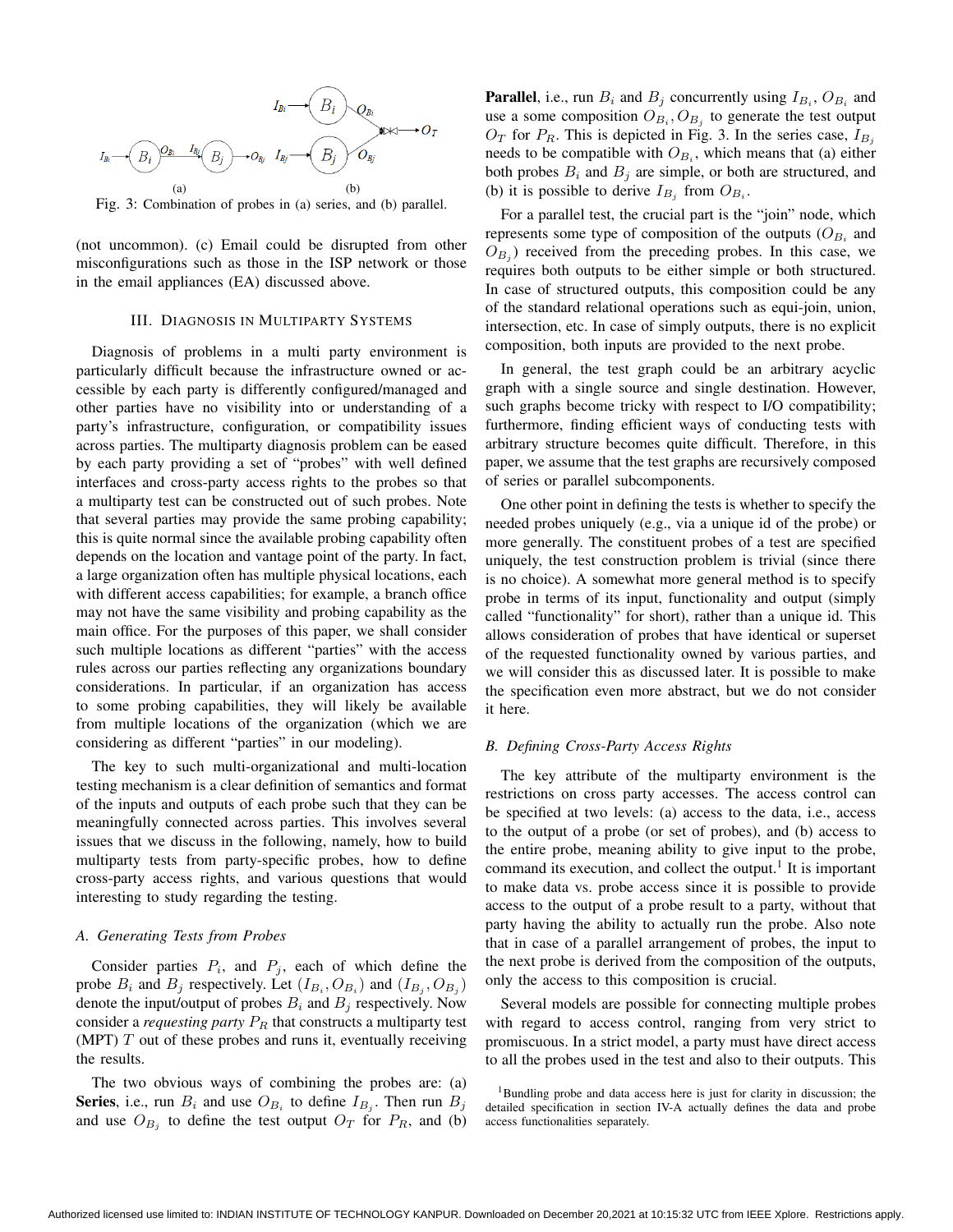

Fig. 4: Illustration of Access Possibilities

is illustrated in Fig. 4(a) for a simple test with 3 probes (B1, B2, B3) in series, but similar situation applies in general. In this figure, we have an implicit assumption that probes B1, B2, B3 are owned by parties P1, P2, and P3 respectively, and the test is to be invoked by some other party  $P_i$ , the dotted ovals show compatibility between inputs and outputs, and this is always required. More important, the figure shows that the requesting party  $P_i$  must have access to all 3 probes and their inputs and outputs.

A considerably looser model would allow the requester to only possess end point access rights, as illustrated in Fig. 4(b). Here  $P_i$  only needs the ability to run probe B1 and access the output O3. However, to move the access along, we need P2 to have access to the output O1 and P3 should have access to O2. With this, the entire chain is completed, which means that the test can be run and resulted obtained by  $P_i$ .

Finally, Fig. 4(c) shows the loosest model. Here  $P_i$  needs the ability to run B1 and collect result  $O3$  (as in case (b)); however, no other intermediate access restrictions are required to complete the test.

Many other possibilities also exist, such as granting access rights based on the results of the tests; however, these 3 cases illustrate the tradeoff between flexibility of testing and the protection/accessibility of the probes. Case (a) is easy to handle in determining the feasibility and minimality of the test; however, the restrictions it places are perhaps identical to access restrictions during normal functioning. We believe that when problems arise, a looser access control model is more appropriate in order to grant the necessary accesses quickly. Case (c) is the easiest in this regard; however, it allows for many possibilities, which means that the question of minimal test construction becomes more interesting, and is in fact NPhard, as discussed later.

## *C. Testing Issues*

Now consider a requesting party  $P_R$  that has the rights to its desired inputs and outputs, and it wants to design a suitable MPT to obtain the output. Then, we can pose the following problems:

- Feasibility: Can we select the probes, probe graph, and probe I/O mappings for an MPT such that the output produced by the MPT is a superset of the output requested by  $P_R$ ?
- Additional Rights: If the problem is infeasible, what is the minimum additional access rights that  $P_R$  needs in order to construct a feasible MPT?
- Effectiveness/Cost: If there are multiple ways to define an MPT that satisfies  $P_R$ 's needs, how do we define a suitable measure of "effectiveness" or "Cost" that can be optimized?

The cost/effectiveness of the test can be defined in multiple ways. One simple definition, that we shall use in this paper, is the involvement of minimum number of parties. However, one may instead want to minimize the number of probes, or the overall cost/overhead of running the test.

These problems can be considered as extended versions of the issues addressed in our earlier work [8], [9], [10]. In particular, we have shown in [8] that the rule enforceability problem (similar to the feasibility problem above) is NP-hard, and highly efficient and effective minimum cost enforcement algorithms are developed in [9], along with further extensions and generalizations in [10]. Furthermore, we have considered the question of rule change and minimal extension of the rules in [11]. These approaches are applicable here as well, except for a significant additional complication that (a) the test is given as a graph, rather than a single rule to be enforced, (b) one needs to consider the input/output compatibility and corresponding access rights as well.

Because of these complications, we will not all these problems in this paper. In particular, we do not consider the problem of adding minimal additional access rights to make the testing feasible. We also do not consider different variations in access rights requirements for running tests (discussed in section III-B). Instead we only consider the most promiscuous case, where there may be many ways of satisfying the test.

# IV. PROBLEM DESCRIPTION AND SOLUTION METHOD

In this section we describe the problem of minimal cost test construction and show that the problem is quite complex and easily shown to be NP-Hard. We then describe a heuristic solution.

## *A. Preliminaries and notations*

Assume that there is a set of parties  $\mathbb{P} = \{P_1, P_2, \ldots, P_p\}.$ Also assume that there are *n* probes  $\mathbb{F} = \{F_1, F_2, \dots, F_n\},\$ each one can be provided/accessed by multiple parties. Each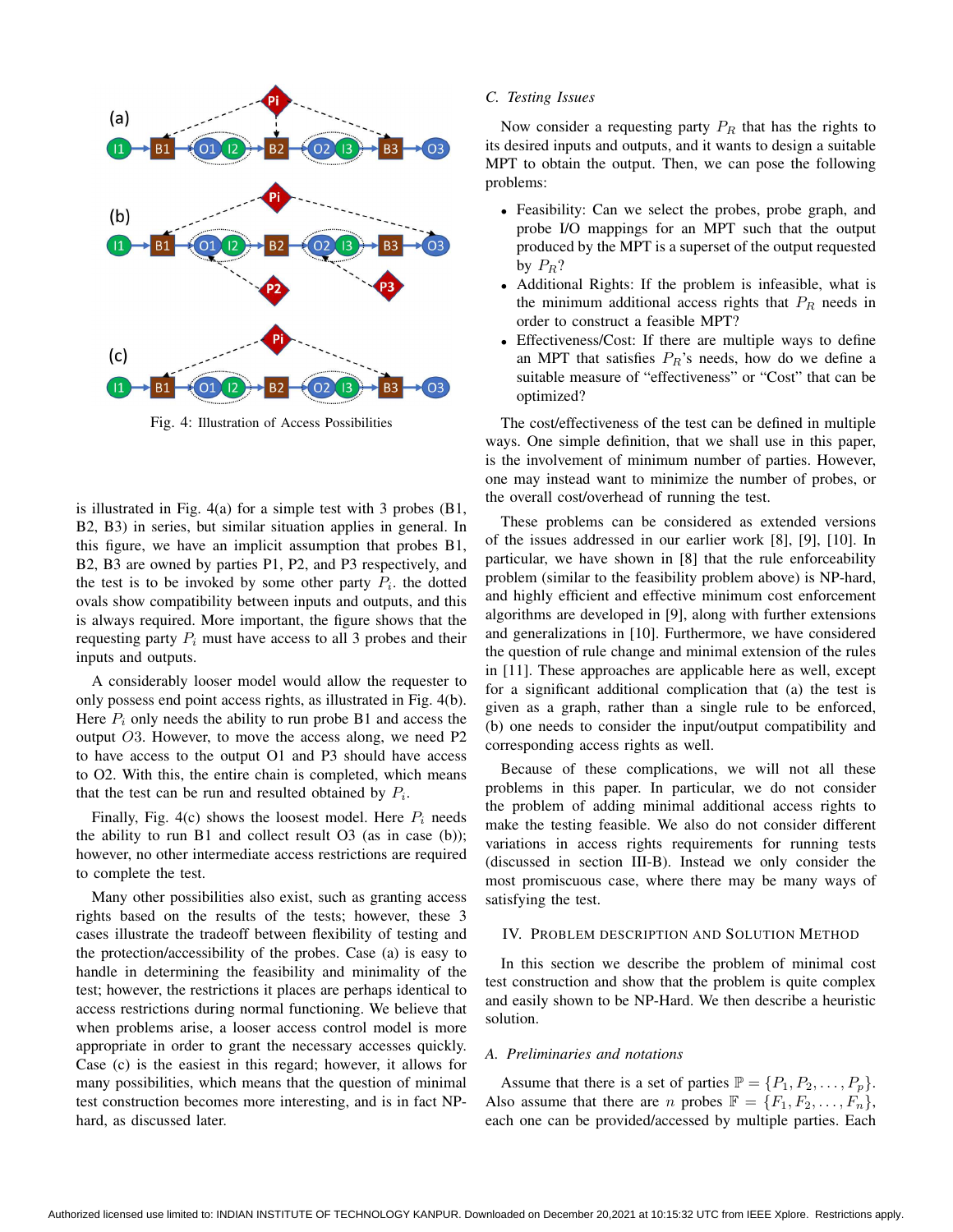party  $P_i$  provides a set of probes  $B_i \subseteq \mathbb{F}$ . Each probe  $F_i$  can take a set of inputs  $I_i$  and produces an output  $O_i$ . For example, a probe can be a DNS lookup that takes an input type *domain names* and produces an output that is a numerical *IP address* corresponding to a computer service or device.

As each probe is accessed by multiple parties, we will have multiple, possibly overlapping probes across parties. Also, the parties can give controlled access to specific data from their provided probes to one another. The specific access of each probe is governed by an explicit set of rules. The rules are of two different types: *run access* and *data access*.

The run access  $\mathbb R$  is described by 2-tuple,  $\mathbb R(P_i, F_j)$ , means party  $P_i$  is allowed to run probe  $F_j$  using an arbitrary valid input. The data access D is also described by a 2-tuple,  $\mathbb{D}(P_i, O_j)$ , which indicates that party  $P_i$  is allowed to access the data  $O_i$  (i.e., the output of probe  $F_i$ ). The *success* function is the result of the combination of the run access and data access, which means that a party can successfully execute a probe. Thus a success function S can be described by 3-tuple,  $\mathbb{S}(P_i, I_j, O_j)$ , which means that the party  $P_i$  can successfully execute probe  $F_j$  with input  $I_j$  and obtain output  $O_j$ . This is denoted as  $P_i \rightarrow F_j$ .

We also have a controller  $C$  who can communicate with all parties. The controller has multiple roles. The controller figures out which probes from other parties can serve particular party's test, and what are the required input types and values for the probes. It also provides the best routing plan for specific test through all available probes. The controller can be thought of as a party that can be trusted to perform these functions correctly and reliably.

We also assume that there are some input/output compatibility relationships across the probes. That is, a probe  $F_i$ 's input is compatible with  $F_i$ 's output (denoted as  $F_i \rightarrow F_j$ ), if  $F_j$ 's input can be derived from  $F_i$ 's output, i.e.  $I_j \subseteq O_i$ .

If a party  $P_R$  wants to run a test, it first sends a request to the controller  $C$  with all the required information.  $C$  then provides the plan for the test to  $P_R$  after considering the access rights across different parties along with a one-time certificate (OTC) for accessing the probes across other parties. The OTC comes with a timeout and can be used by  $P_R$  only for carrying out that specific test. In this paper we assume that given a test from  $P_R$ , the controller C finds out the test plan that involves minimum number of parties needed to be involved for conducting the test, which we define as *minimum party testing (MPT)* problem.

## *B. Problem Definition and Complexity of MPT*

Given the access rights across the parties, and the input/output compatibility across the probes, the controller C generates a directed graph  $G = (V, E)$ , where V is the set of vertices and  $E$  is the set of directed edges. Here  $V$  consists of the set of parties and probes, i.e.  $V = (\mathbb{P}, \mathbb{F})$ . E consists of the access rights of the parties, and the input/output compatibility across the probes, i.e.  $E = (P_i \rightarrow F_j, F_j \rightarrow F_k) \forall P_i \in \mathbb{P}$  and



Fig. 5: Controller graph

 $F_i, F_k \in \mathbb{F}$ . An example of the graph G is depicted in Fig. 5. In Fig. 5, the graph G consists of four parties  $P_1$ ,  $P_2$ ,  $P_3$ , and  $P_4$ , each one has access to all 4 probes (shown in solid colored lines). For example,  $P_1$  has access to  $F_1 - F_4$ . Furthermore, a probe can be accessed by multiple parties. For example,  $F_3$ is accessed by  $P_1, P_2$  and  $P_4$ . The input/output compatibility across the probes are also shown by dashed lines. For example,  $F_1 \rightarrow F_3$ ,  $F_3 \rightarrow F_6$  and so on.

A test can also be represented by a graph  $\mathcal{T} = (\mathcal{T}_v, \mathcal{T}_e)$ , where  $\mathcal{T}_v$  and  $\mathcal{T}_e$  represent a set of vertices and edges of  $\mathcal{T}_v$ . In a test graph  $\mathcal{T}_v$  represents the set of probes and  $\mathcal{T}_e$  represents the input/output compatibility across the probes. An example of a test graph is illustrated in Fig. 6, where  $\{a, b, c, d, e\}$  is the set of probes and the edges in between them represent the input/output compatibility across the probes.

Given a test graph  $P_R$ , the controller first checks whether  $T$  is a legitimate test of not. The condition for checking a legitimate test is described in section IV-C. Once a test  $\mathcal T$  is found to be legitimate,  $C$  then finds the test plan for conducting the test by solving the MPT problem. Below we first prove that the MPT problem is NP-hard. For this proof we assume a special case of the MPT problem where  $\mathcal{T} \subseteq G$ .

# Theorem 1. *The MPT problem for given test is NP-hard.*

*Proof:* For this proof we reduce the well-known set cover problem to MPT. The set cover problem can be described as follows. Assume an universe  $U$  that consists of a set of  $n$ elements, i.e.  $\mathbb{U} = \{A_1, A_2, \ldots, A_n\}$ . Also assume that S is a collection of sets, i.e.  $\mathbb{S} = \{S_1, S_2, \dots, S_m\}$  where  $S_i$  is a set of elements from  $U$ . Given the input pair  $(U, S)$  the minimum set cover problem is to find out the minimum subfamily  $\mathbb{C} \subseteq \mathbb{S}$ whose union is U.

Assume a legitimate test graph  $\mathcal{T} = (\mathcal{T}_v, \mathcal{T}_e)$ . Also assume that  $\mathbb{F}' = \{ \mathcal{T}_v \cap B_1, \mathcal{T}_v \cap B_2, \dots, \mathcal{T}_v \cap B_p \}$  represents the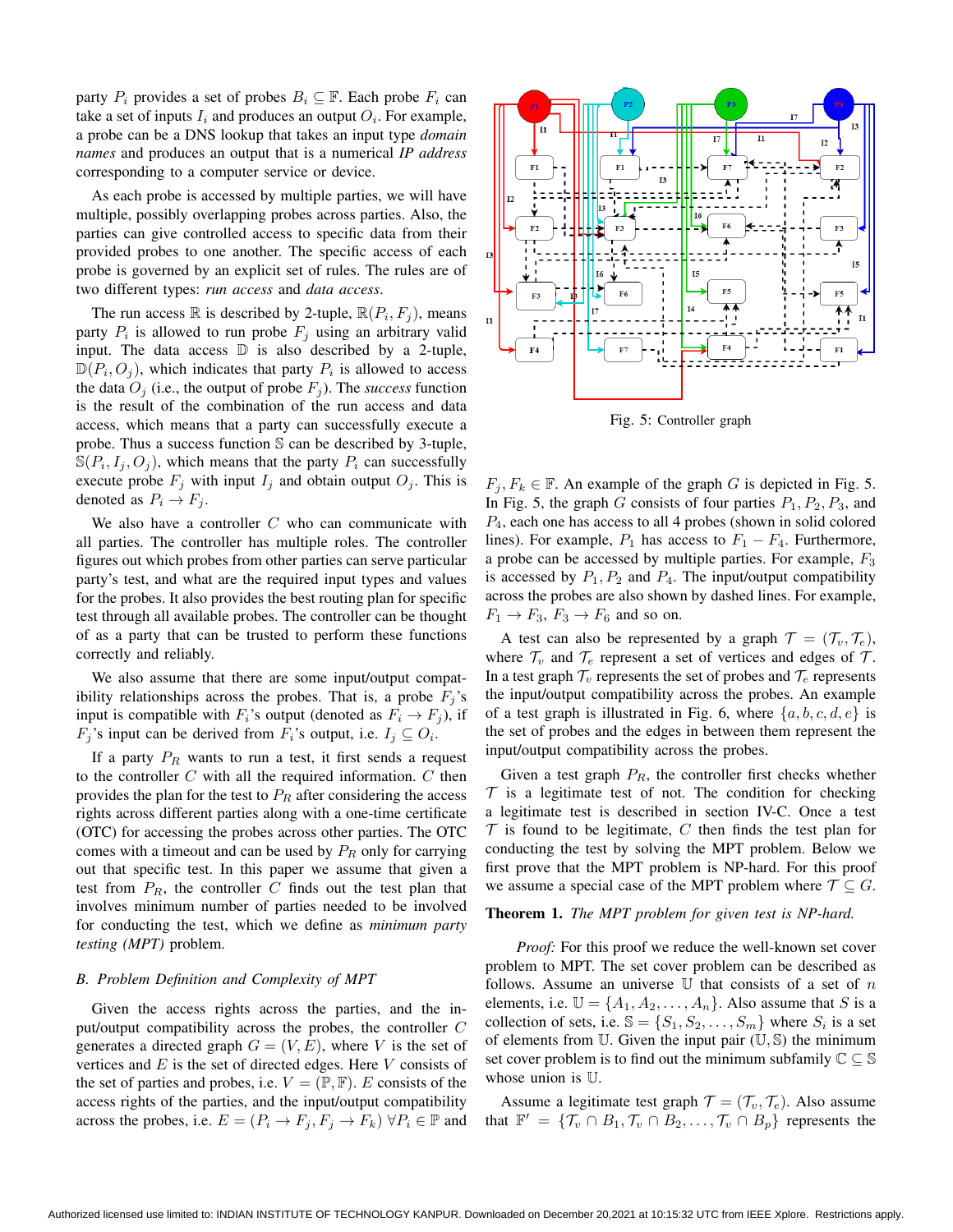

Fig. 6: Illustration of the MPT problem.

derived set of probes from original probes  $\mathbb F$  that only includes  $\mathcal{T}'$ s probes corresponding to the parties  $\mathbb{P} = \{P_1, P_2, \ldots, P_p\}.$ Now the task is to find out the minimum  $\mathbb{C}' \subseteq \mathbb{F}'$  whose union is  $\mathcal T$ . This is identical to find the MPT for conducting a given test. To map the set cover problem to MPT we construct a universe  $U$  which consists of the vertices of  $T$ . We also construct  $\mathbb S$  which is identical to  $\mathbb F'$ . Now the problem becomes how to find minimum number of sets in S that cover all probes in U. In such case, if the MPT can be found in polynomial time, the set covering problem also has a polynomial solution. Thus, the MPT problem is NP-hard.

| <b>Algorithm 1</b> Greedy set cover $(\mathbb{U}, \mathbb{S})$ |                                                                              |
|----------------------------------------------------------------|------------------------------------------------------------------------------|
|                                                                | 1: $\mathbb{C} = \phi$                                                       |
|                                                                | 2: while $\mathbb{U} \neq \phi$ do                                           |
|                                                                | 3: Pick $S_i \in \mathbb{S}$ that maximizes $ \mathbb{S} \cap \mathbb{U} $ ; |
|                                                                | 4: $\mathbb{C} = \mathbb{C} \cup S_i$ ;                                      |
|                                                                | 5: $\mathbb{U} = \mathbb{U} - S_i$ ;                                         |
|                                                                | $6:$ end while                                                               |
|                                                                | 7: return $\mathbb{C}$ ;                                                     |

Fig. 6 shows an example test graph with  $\mathcal{T} \subseteq G$ . Assume that  $P_1$ ,  $P_2$ ,  $P_3$  and  $P_4$  have accesses to the probes  $\{a, b, c\}$ ,  ${b, e}, {c, e}$  and  ${d, e}$ . Thus C finds the minimum number of sets (i.e. parties), union of which constructs the test graph  $\mathcal T$ , by solving the minimum set cover problem. For Fig. 6 we can observe that by involving  $P_1$  and  $P_4$ , the controller can conduct  $\mathcal T$ . For solving the minimum set cover problem, we use a greedy heuristic shown in Algorithm 1. The heuristic selects the party containing the maximum number of uncovered probes at each step, until all the probes in the test graph are covered.

#### *C. Proposed solution*

In the previous subsection we assume that a test  $\mathcal T$  is a legitimate test if  $\mathcal{T} \subseteq G$ . Considering the test graph of Fig. 6, b has input/output compatibility with  $a$  in  $G$ , which we denote as  $(a \rightarrow b) \in G$ . In this section we relax this condition to generalize the test model by using the *transitive* relations, i.e.

$$
(x_1 \to x_2) \land (x_2 \to x_3) \land \ldots \land (x_{n-1} \to x_n) \Longrightarrow (x_1 \to x_n)
$$

which we define as *transitive input/output compatibility (TIOC)*. To check whether  $\mathcal T$  is a legitimate test or not,  $C$ checks two conditions. First it checks whether the requesting party  $P_R$  has access to the initial and terminal probes of  $\mathcal T$ , so that it can pass the initial input and access the final output of



Fig. 7: Illustration of the (a) serial and (b) parallel test graphs.

the test. (In Fig. 6, these are  $a$  and  $e$  respectively.) In addition, we also need to ensure that for each  $(x \rightarrow y) \in \mathcal{T}$ , there is a TIOC in between x and y in G, i.e. there exists a *path* from  $x$  to  $y$  in  $G$ . For example in Fig. 6 to ensure the test graph to be legitimate, there needs to be a path in between  $a$  to  $b$ ,  $a$  to  $d, b$  to  $c, d$  to  $c$  and  $c$  to  $e$  in  $G$ .

If the test is legitimate, we need to find the minimum number of parties that the controller C needs to involve for conducting the test. In view of the NP-hardness result, we develop a greedy algorithm explained in Algorithm 2. For finding the minimum number of parties needed for conducting the test, the controller  $C$  first computes the  $K$  shortest paths in between the initial and terminal nodes. We use Yen's algorithm [12] to find out the K shortest paths (line 6). For each path  $\Gamma_i \in \Gamma$ , C records the edges of the test graph whose TIOC is satisfied by the  $\Gamma_i$ . It then generates all possible sets of  $\Gamma_i$ 's whose union covers all edges of the test graph.

As an example, in Fig. 6, the union of two paths  $\Gamma_1 = a \rightarrow$  $b \to c \to e$  and  $\Gamma_2 = a \to d \to c \to e$  will cover the test graph T. Another path  $\Gamma_3 = a \rightarrow b \rightarrow d \rightarrow c \rightarrow e$  will also satisfy the TIOC conditions, thus this can also be a valid set to cover T. In reality finding all possible sets of  $\Gamma_i$ 's for covering the test graph's edges can be exponential; therefore, we remove the paths from  $\Gamma$  once they are chosen by the set cover algorithm (line 20). We repeat the process until all  $\Gamma$  is empty or there is there is no possible combination of  $\Gamma_i$ 's that covers the  $\mathcal T$  (line 7-21).

For all these possible set of  $\Gamma_i$ 's whose union covers  $\mathcal T$ , we find the minimum number of parties to run these set of probes by solving the minimum set cover problem (line 19). We then choose the set of  $\Gamma_i$ s that can be conducted by involving the minimum number of parties (line 23).

#### V. PERFORMANCE EVALUATION

For the experimental evaluation, we generate the graph G and the test graph  $\mathcal T$  randomly. For constructing G, the access rights for parties towards the probes are generated uniformly randomly with a probability of 0.7. The input/output compatibility among the probes are also generated with a probability of 0.7. The test graphs consist of 7 distinct probes (as shown in Fig. 7) that are generated uniformly randomly among the number of available probes. Unless otherwise stated,  $K$  (the maximum number of paths) is assumed to be 50 for the experiments.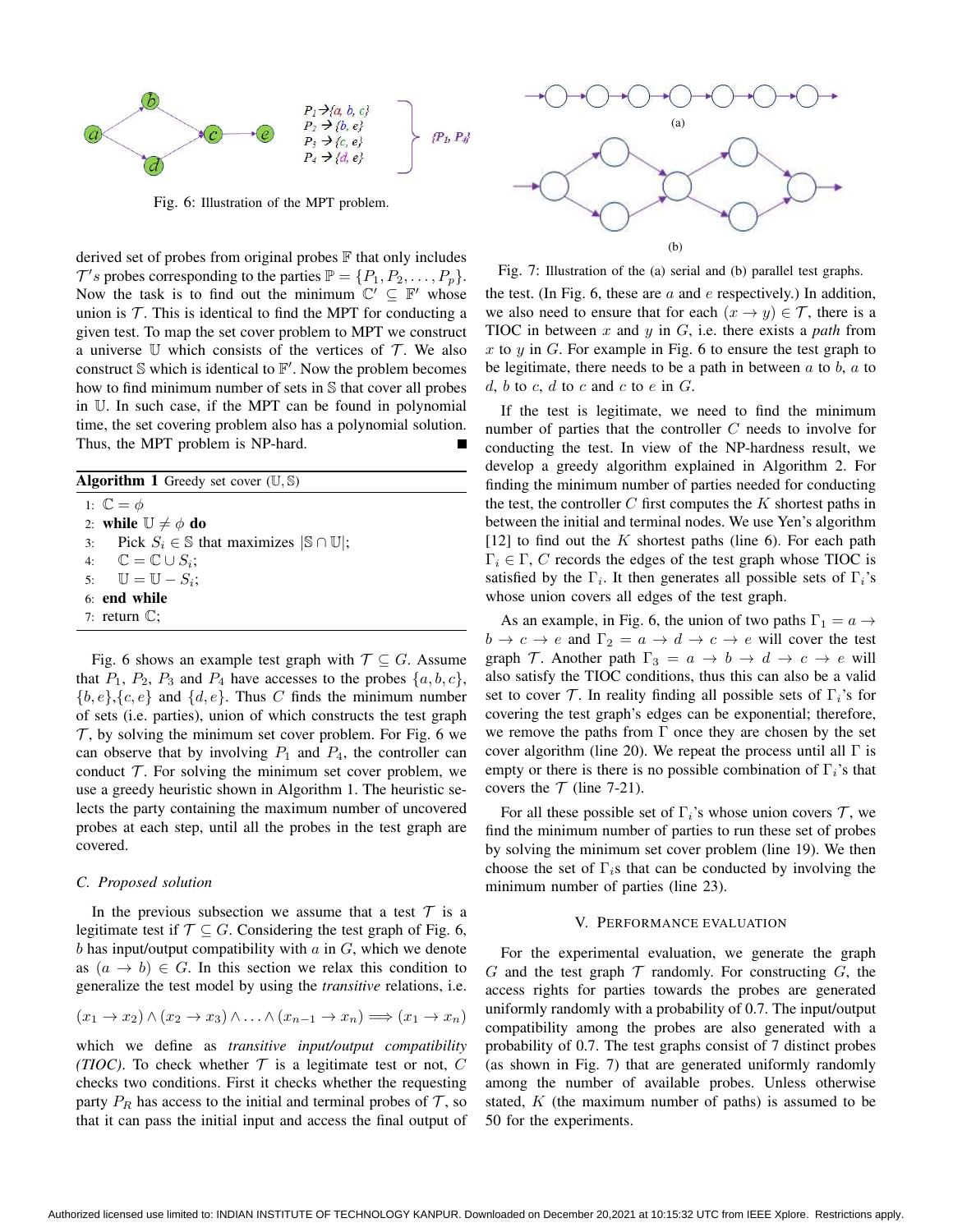Algorithm 2 Finding the minimum number of parties  $MPT(T, G)$ 

1:  $P_R$ : Requesting party in  $\mathcal{T}$ ; 2:  $S$  : Initial probe in  $T$ ; 3:  $D$  : Terminal probe in  $\mathcal{T}$ ; 4: if  $P_R$  has access to S and D then 5: Min Party = null; 6:  $\Gamma$  = Yen\_Algorithm(S, D, G, K);  $\triangleright$  Generate K shortest paths 7: while  $\Gamma \neq \text{null}$  && Set\_Cover(T, Paths) $\neq$ null do 8: Selected Paths = Set Cover( $\mathcal{T}$ ,  $\Gamma$ );  $\triangleright$  Cover TIOC conditions 9: Party\_subsets = NULL; 10: **for** each party  $P_i$  in  $G$  **do** 11: Party probes = NULL 12: **for** each probe  $F_i$  that is accessed by  $P_i$  **do** 13: **if**  $F_i$  in Selected Path then 14: Party\_probes = Party\_probes  $\cup F_i$ ; 15: end if 16: end for 17: Party subsets= Party subsets ∪ Party probes; 18: end for 19: Min Party=Min Party∪Set Cover(T , Party subsets) 20:  $\Gamma = \Gamma$  - Selected Paths; 21: end while 22: end if 23: return the set of parties having minimum cardinality in Min\_Party;

#### *A. Effect of total number of probes*

Fig. 8 shows the variation of the minimum number of parties with different number of probes. In Fig. 8 we assume 10 parties each having access to 5 probes. We randomly generate 10 different test cases and find out the minimum number of parties in each case. From Fig. 8 we can observe that the minimum number of parties almost doubles when the number of probes increases from 10 to 40. This is because as the total number of probes increases, each probe is accessed by fewer parties. This results in an increasing number of parties required to conduct the tests. Also notice that the number of parties for conducting the tests are similar for both serial and parallel cases.

# *B. Effect of total number of parties*

Fig. 9 shows the variation in the number of parties required to conduct the tests with different number of parties. The total number of probes is assumed to be 15. Each party has access to 5 probes. From Fig. 9 we can observe that the number of parties for conducting the tests decreases approximately from 4 to 2 on the average when the total number of parties increase from 5 to 20. This is because as the total number of parties increases, MPT generates shorter paths between the initial and terminal probes, which results in fewer required parties for conducting the tests. The number of parties for conducting the tests does not change significantly for serial and parallel test cases.





Fig. 8: Comparison of the minimum number of parties with different number of probes in  $G$  for (a) serial and (b) parallel test graphs.

# *C. Effect of* K

Fig. 10 shows the minimum number of parties involved in conducting two arbitrary serial and parallel test cases with increasing  $K$ . For Fig. 10 the total number of parties are assumed to be 10, each one having 5 probes. The total number of probes is assumed to be 30. From Fig. 10 we can observe that the required number of parties decreases with increasing  $K$  and then saturates beyond a certain point. This is because the MPT scheme generates more paths from the initial probe to the terminal probe as  $K$  increases, which provides more options for finding the minimum number of required parties for conducting the tests. Notice that in Fig. 10 the specific test cases for the serial and parallel are chosen arbitrarily, and thus the relative gap between the serial and parallel test cases is not important.

## VI. RELATED WORK

Change management is an active and well-studied subject in the literature and can be helpful in tracking the impact of misconfigurations and allowing for a fix. The general idea is to record the system behavior as a function of various configuration parameters as the system evolves. These records can be exploited to assess what combinations of parameters lead to "good" or "bad" behavior. Evolven [13] provides many tools based on such an approach that use machine learning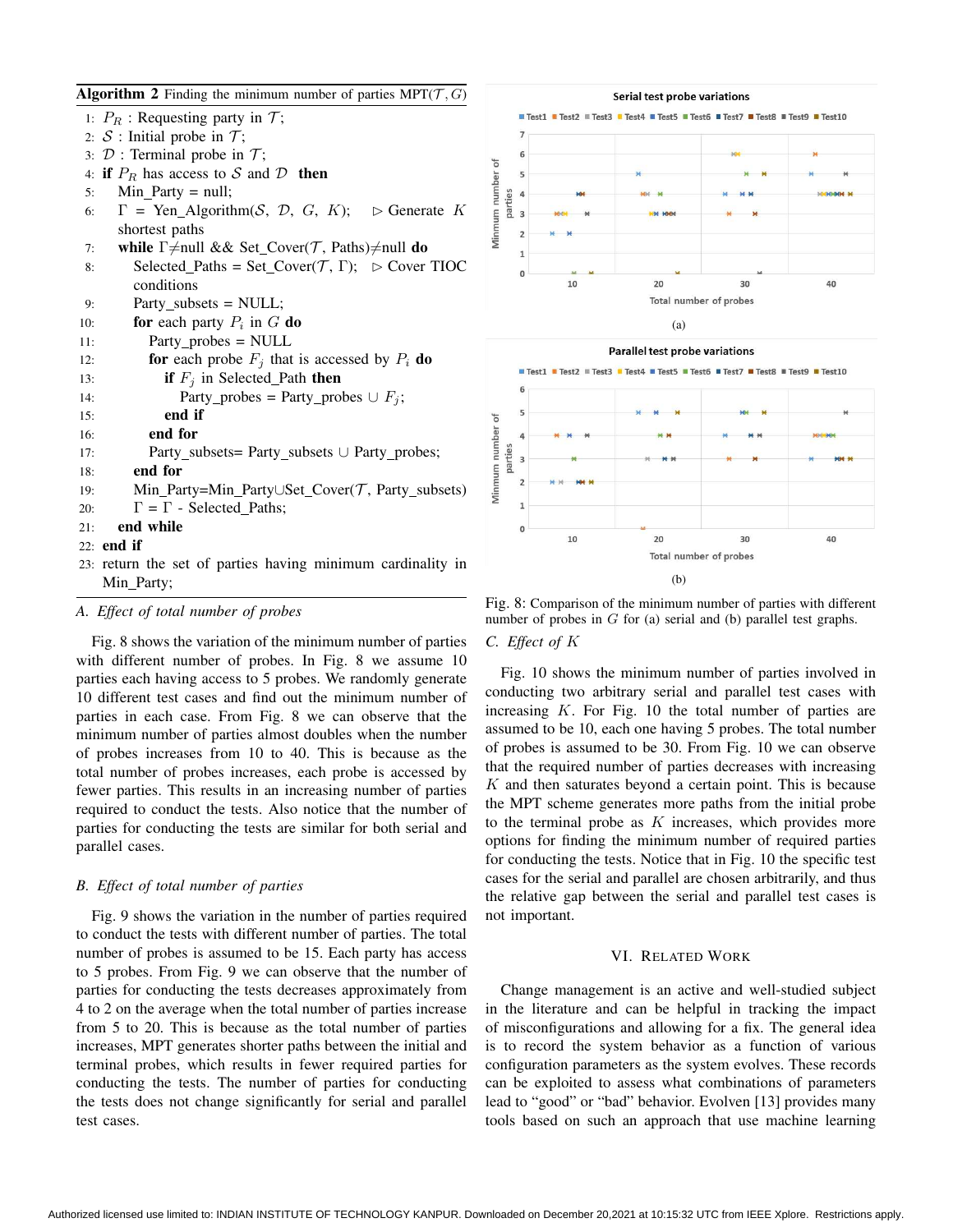



Fig. 9: Comparison of the minimum number of parties with different number of parties in  $G$  for (a) serial and (b) parallel test graphs.



Fig. 10: Variation of number of parties required for conducting the tests with different K.

techniques to determine normal and abnormal patterns. The STRIDER tool reported in [14] applies a black box approach that assumes an underlying "statistical golden state" and uses a Hidden Markov Model based estimation procedure to detect and fix problems. Many other tools also exist such as Glean [15], PeerPressure [16], etc. However, there are no tools that tackle the multiparty environment.

Although such automated approaches can be useful in identifying and even fixing problems, they generally apply to specific types of errors and also suffer from substantial false alarms. In particular, such approaches are limited by the comprehensiveness of the collected data and the nature of dependencies. For example, if the misbehavior happens for certain combination of parameters which cannot be deduced from the available data, the approach is not useful. In short, there are still numerous instances where human involvement is essential to identify what tests might be most useful to get to the bottom of the problem. This paper concerns building an infrastructure that can automate constructing and selecting tests.

Another diagnosis approach is to define processes based on best practices such as ITIL (Information Technology Infrastructure Library), which are then automatically managed by incident management systems such as IBM's Tivoli Service Request Manager [17] and BMC Remedy Service Suite [18]. The known problems can be diagnosed automatically but others are left to administrators. Yet another method is to define a set of configurations rules which can be checked automatically. EnCore uses this approach to detect software misconfigurations [19]. This approach is simple but applies to only very specific cases.

Reference [20] proposes a REST based infrastructure to provide restricted exposure of configuration across parties. This work can be considered somewhat similar to what we are proposing. The work of [20] has discussed a configuration management infrastructure named REST in the context of a multi-domain, enterprise Web services. They have proposed a decentralized configuration change management architecture, which takes into account the distribution of configuration information and facilitates the execution of management processes across organizational boundaries while maintaining each organization's autonomy. Social media activities such as photo sharing experiences multi-party conflict scenarios too. Mechanisms for resolving such issues have been studied in [21] and could be useful for considering complex constraints.

#### VII. CONCLUSIONS

Misconfigurations in large scale cyber systems are known to be responsible for an overwhelming percentage of failures, poor service, and exploitation by hackers for cyber-attacks. In this paper, we explored a comprehensive, multi-party infrastructure to assist in the diagnosis by considering the access rights across different parties. We proposed an efficient way of finding out the minimum number of parties involved in conducting different multi-party test cases via valid connection of different probes (along with suitable access control) to allow for a flexible multiparty probing mechanism. We are currently building a comprehensive testing infrastructure for multi-party testing using Common Open Research Emulator (CORE) [22], [23] package. This package can support multiple, geographically separated data centers with intervening connection layers (e.g., DMZ,WAN edge, WAN, etc) and will be useful in gaining further insights into the real misconfiguration problems. We will also examine access control models other than the promiscuous model used here. Finally, we will